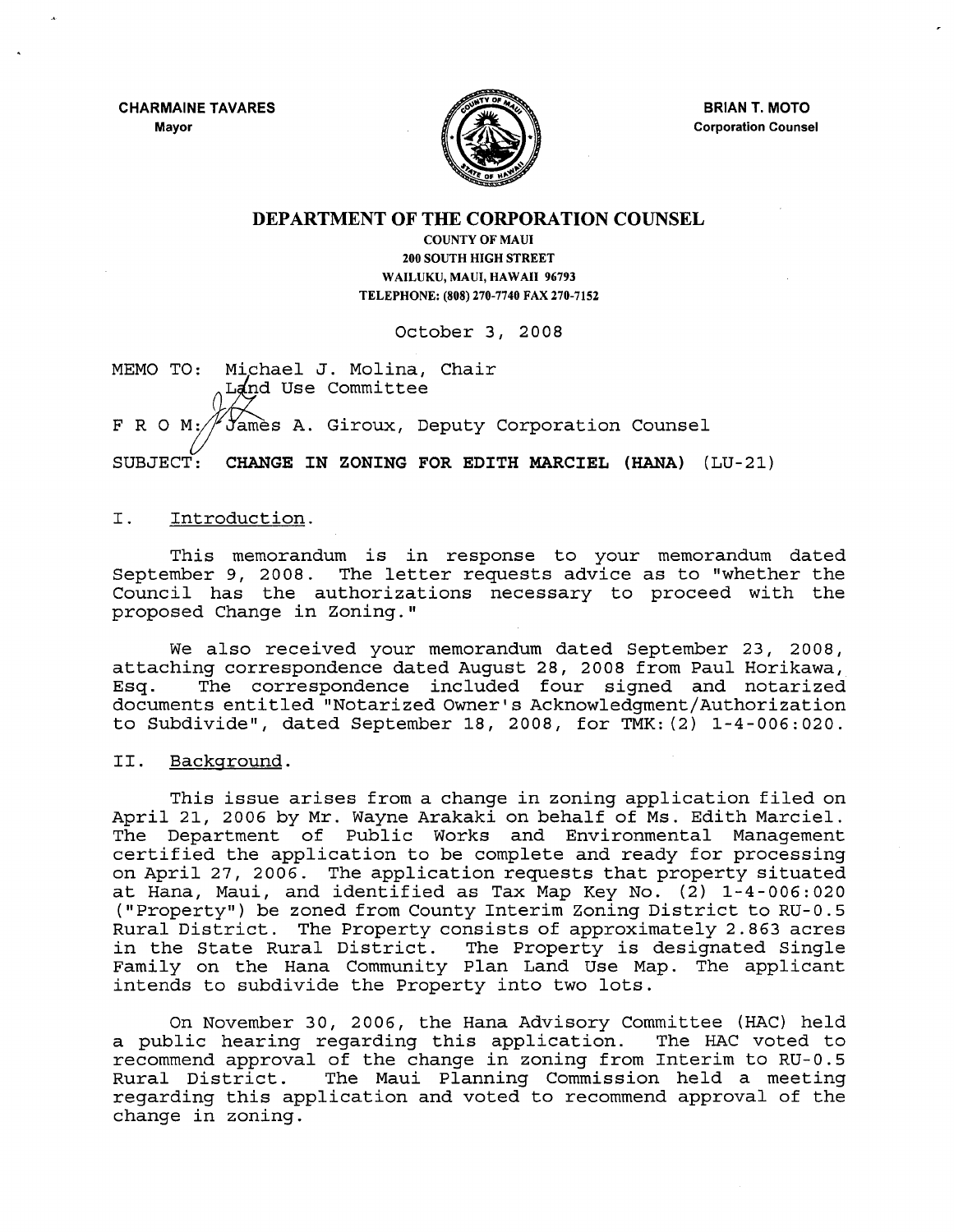Michael J. Molina, Chair October 3, 2008 Page 2

In <sup>a</sup> letter dated July 23, 2008, from the Law Office of Paul L. Horikawa to Michael Molina, Chair of the Land Use Committee, the Committee was informed that <sup>a</sup> title report was prepared by Title Guaranty of Hawaii, Incorporated, for the Property.

The title report dated as of July 11, 2008, states that title to the Property is vested in:

> FRANCIS V. M. OLIVEIRA, husband of Carol Oliveira, as to an undivided 17.46% interest; JAMES STUART OLIVEIRA, single, as to an undivided 17.46% interest; WAYNE K. MARCIEL, married, EDITH E. MARCIEL, widow, JODY L. BAILEY, unmarried, and GAIL L. BAIRD, married, as Joint Tenants, as to an undivided 47.62% interest; JAMES STUART OLIVEIRA, single, JAMES STUART OLIVEIRA as custodian for James K. K. Oliveira under the Hawaii Uniform Transfers to Minors Act, and JAMES STUART OLIVEIRA, as custodian for Kinikalakua K. Oliveira under the Hawaii Uniform Transfers to Minors Act, as Joint Tenants, as to an undivided 8.73% interest; and FRANCIS V. M. OLIVEIRA, married, KRAZMER K. OLIVEIRA<sup>1</sup>, single, and FRANCIS V. M. OLIVEIRA, as custodian for Chaylvin L. A. K. Oliveira-Kalama under the Hawaii Uniform Transfers to Minors Act, as Joint Tenants, as to an undivided 8.73% interest; as Fee Owner

<sup>1</sup> Owner's name is correctly noted as Kazmer K. Oliveira in Exhibit "F" attached.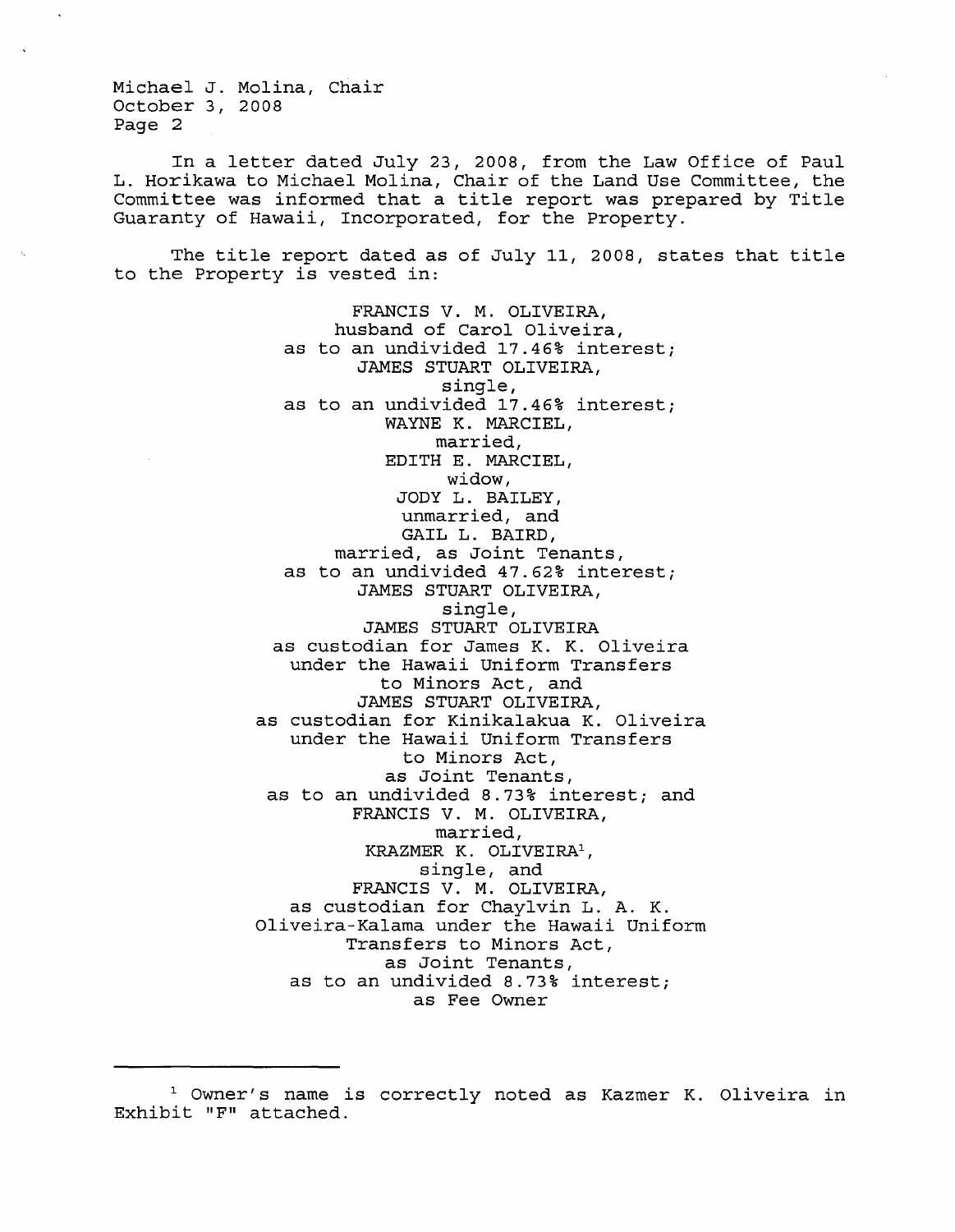Michael J. Molina, Chair October 3, 2008 Page 3

Of the owners listed, four (Gail L. Baird, Wayne K. Marciel,  $J$ ody L. Bailey, and Edith E. authorizations as part of the change in zoning application. (See attached Exhibits  $\overline{u}$ A" through "D". $\overline{v}$ <sup>2</sup>

In his letter, Mr. Horikawa also stated that the applicant's consultant was in the process of obtaining authorizations from the remaining owners of the Property. Committee that the Property was the subject of a partition proceeding and that some of the owners may refuse to sign the authorizations for the zoning application.<sup>3</sup>

III. Discussion and Conclusion.

By attachments to your memorandum dated September 23, 2008, we received copies of authorizations from Francis V. M. Oliveira, Chaylvin L. A. K. Oliveira-Kalama, Kazmer K. Oliveira, James Stuart Oliveira, James K. K. Oliveira, and Kinikalakua K. Oliveira. (See attached Exhibits "E" through "H".)

Section 19.510.010(D) (1), Maui County Code, provides, in pertinent part, that all applications shall provide the following information:

Documents which identify the owner of the subject parcel of land and the signature or written authorization for the application by the owner; provided, however, that this requirement shall not apply to revisions or amendments proposed by the planning director or the County council.

Based on <sup>a</sup> review of the title report, the authorizations received, and the information provided by the applicant, Mr. Horikawa, and your Committee, all parties who appear to have an interest in the Property have signed authorizations. Therefore, the issue posed in your September 9, 2008 memorandum is now moot. Council may deliberate and act upon the subject zoning application.

2 Owner Gail L. Baird incorrectly signed her authorization as "Gail Marciel Baird." (E-mail from Paul Horikawa, Esq.)

<sup>&</sup>lt;sup>3</sup> The Stipulation Regarding Partition filed with the Circuit Court of the Second Circuit on October 23, 1998, states: "All parties shall cooperate to complete the Marciel Subdivision and shall execute all documents necessary to complete said subdivision. The same requirement is in the Final Judgment filed in Second Circuit Court on October 29, 1998: "All parties shall execute all documents necessary to complete the Marciel Subdivision."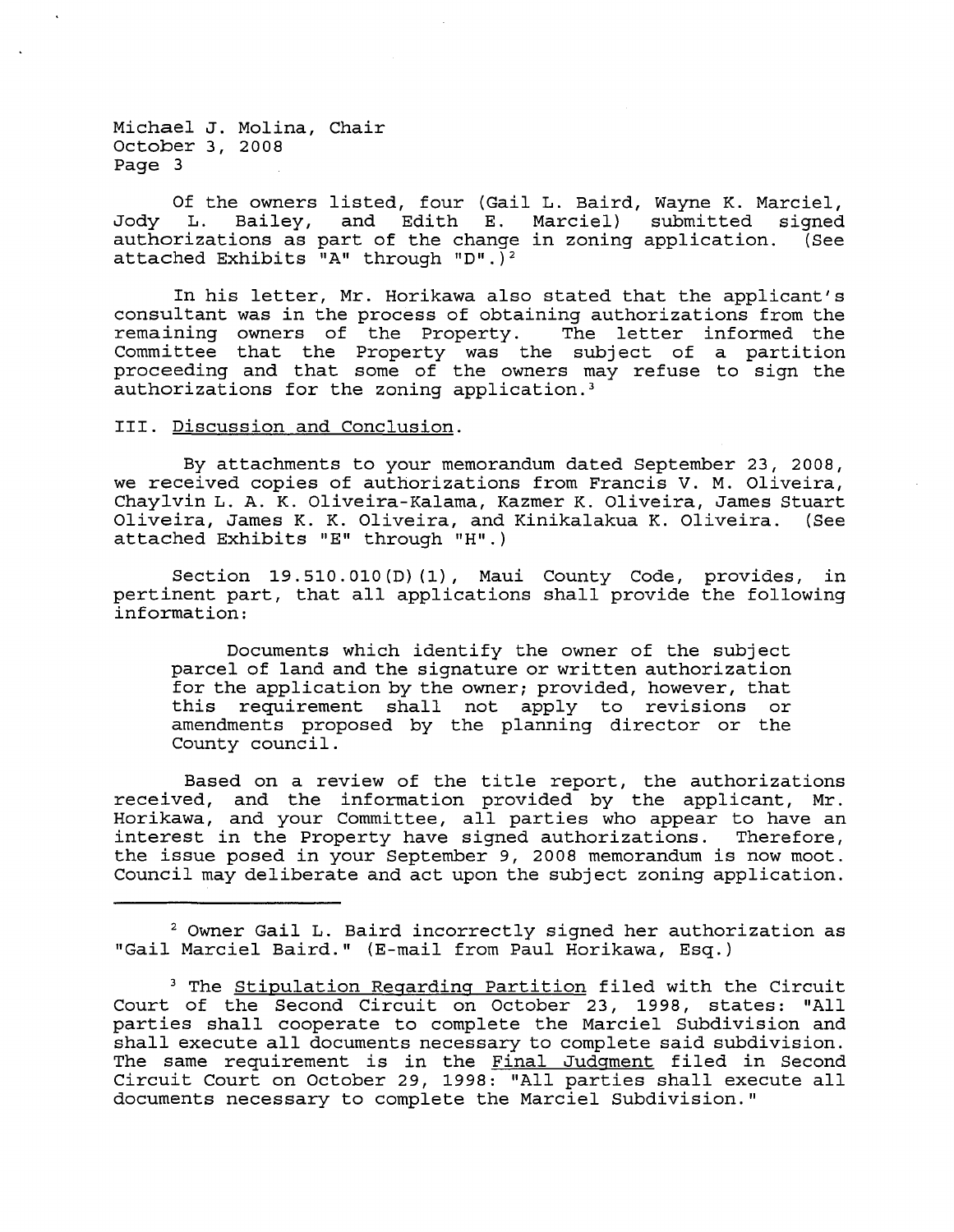Michael J. Molina, Chair October 3, 2008 Page 4

 $\ddot{\phantom{1}}$ 

APPROVED FOR TRANSMITTAL: BRIAN T. MC ED FOR TRAN

POration Counsel S:\ALL\Advisory\JAG\Edith Marciel CIZ.wpd cc: Michele White, Legal Assistant Jeff Hunt, Planning Director Robyn Loudermilk, Planner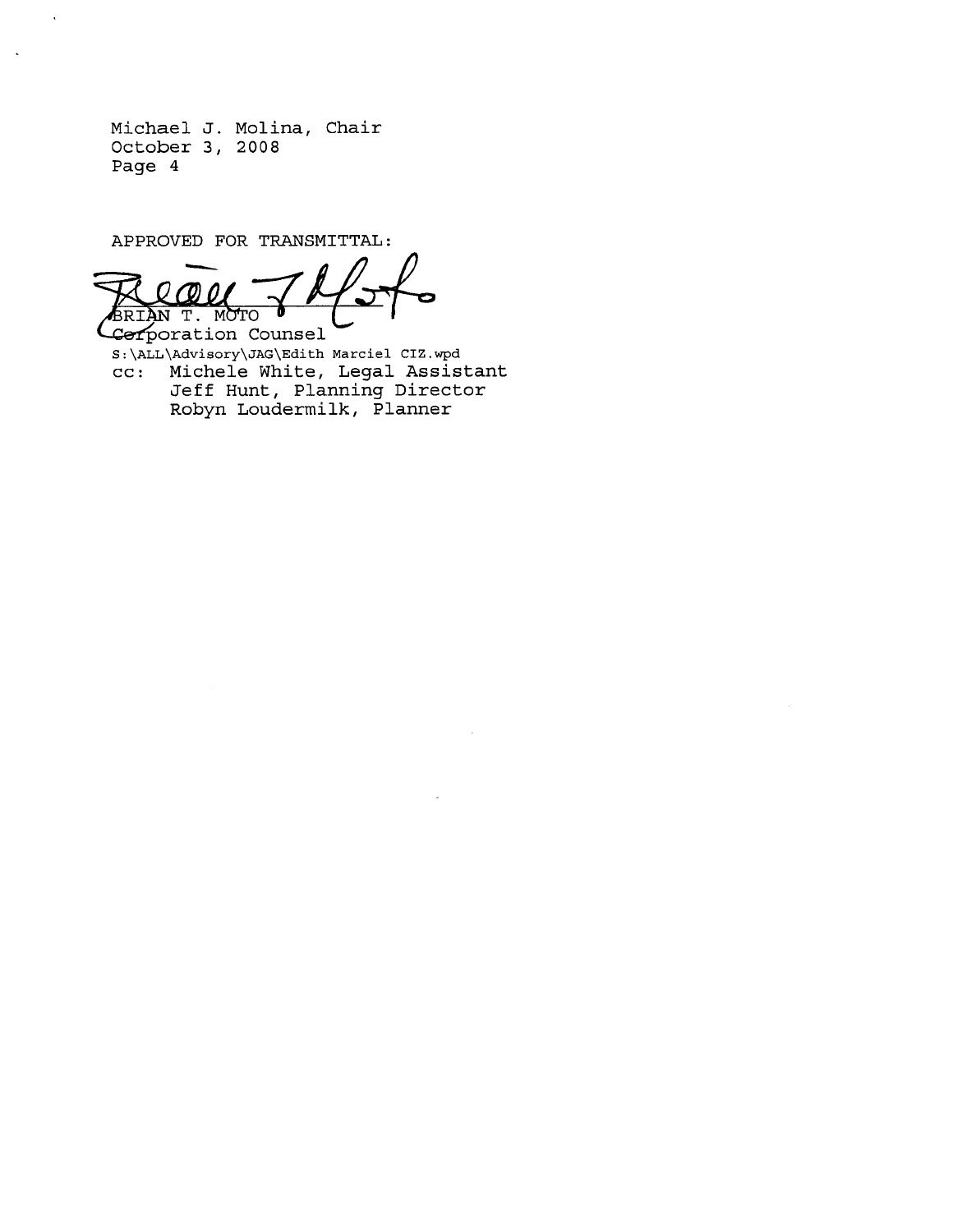Gentlemen:

Re: Tax Map Key:  $\overline{(a)}$   $\overline{)$   $\overline{+}$   $\overline{)}$   $\overline{)}$ 

I hereby authorize WAYNE I. ARAKAKI, ENGINEER to apply for and obtain the necessary permits for the above referenced property.

Sincerely,

|               | OWNER: Gail moine Band |  |
|---------------|------------------------|--|
| <b>OWNER:</b> |                        |  |
| <b>OWNER:</b> |                        |  |

EXHIBIT " $A$ "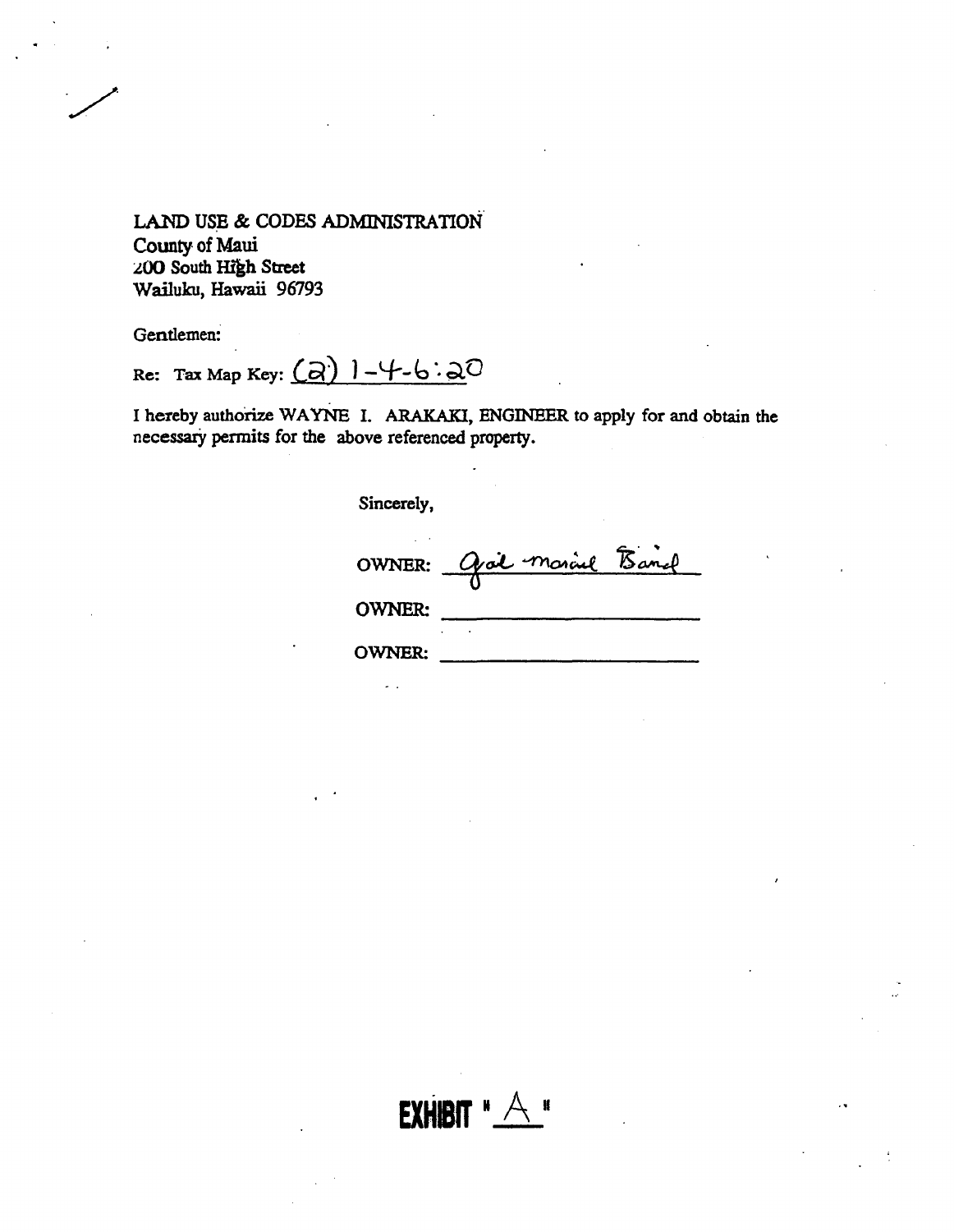Gentlemen:

Re: Tax Map Key:  $\odot$ )  $\left(-\frac{1}{6}\right)$   $\left(-\frac{1}{6}\right)$   $\odot$ 

I hereby authorize WAYNE I. ARAKAKI, ENGINEER to apply for and obtain the necessary permits for the above referenced property.

Sincerely,

am K Marco OWNER: U

**OWNER:** 

 $\overline{a}$ 

**OWNER:**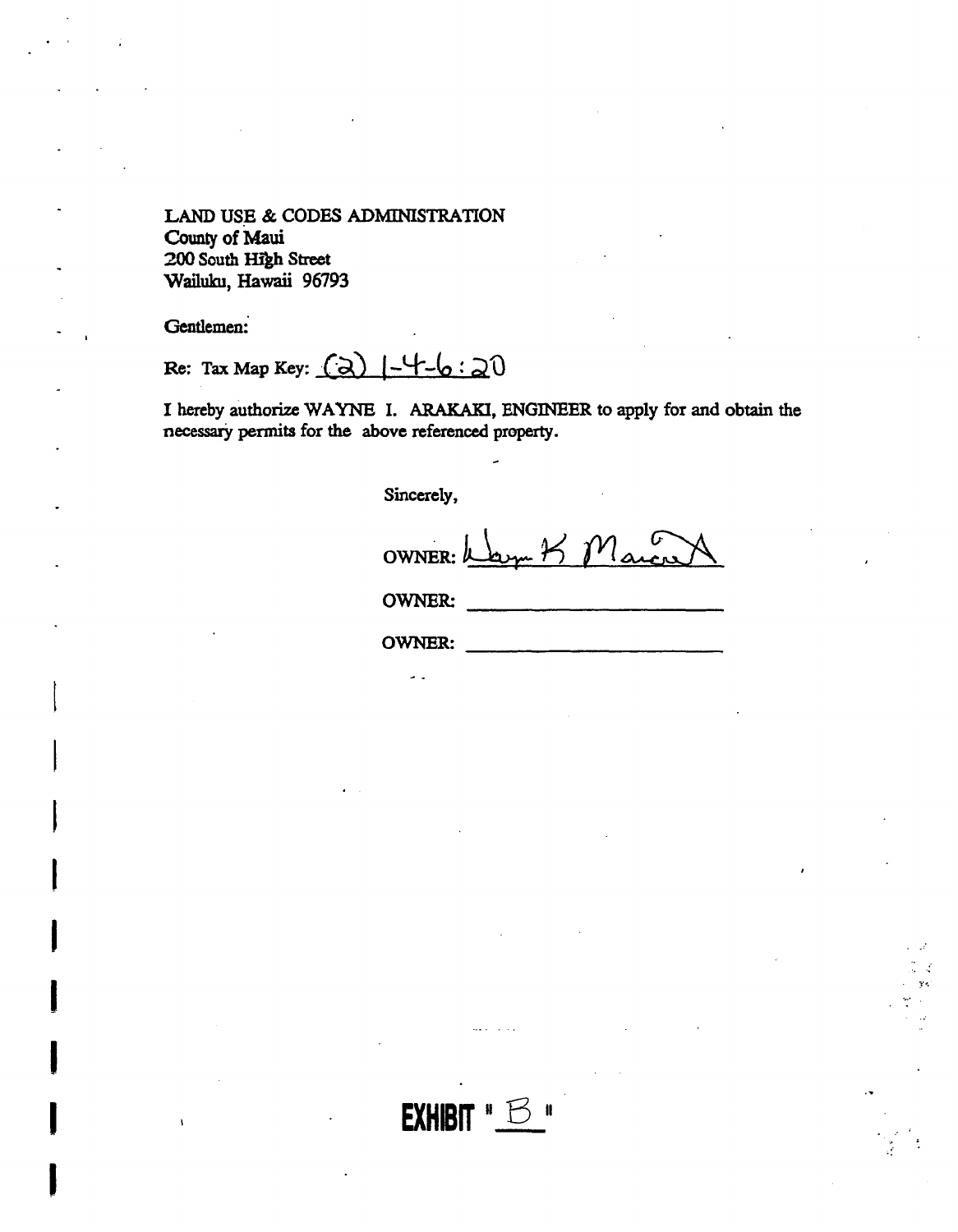Gentlemen:

Re: Tax Map Key:  $(a)$   $\rightarrow$   $\rightarrow$  6: 20

I hereby authorize WAYNE I. ARAKAKI, ENGINEER to apply for and obtain the necessary permits for the above referenced property.

Sincerely,

|               | OWNER: Jody 2 unclin Dur |  |
|---------------|--------------------------|--|
| <b>OWNER:</b> |                          |  |

**OWNER:** 

EXHIBIT "C"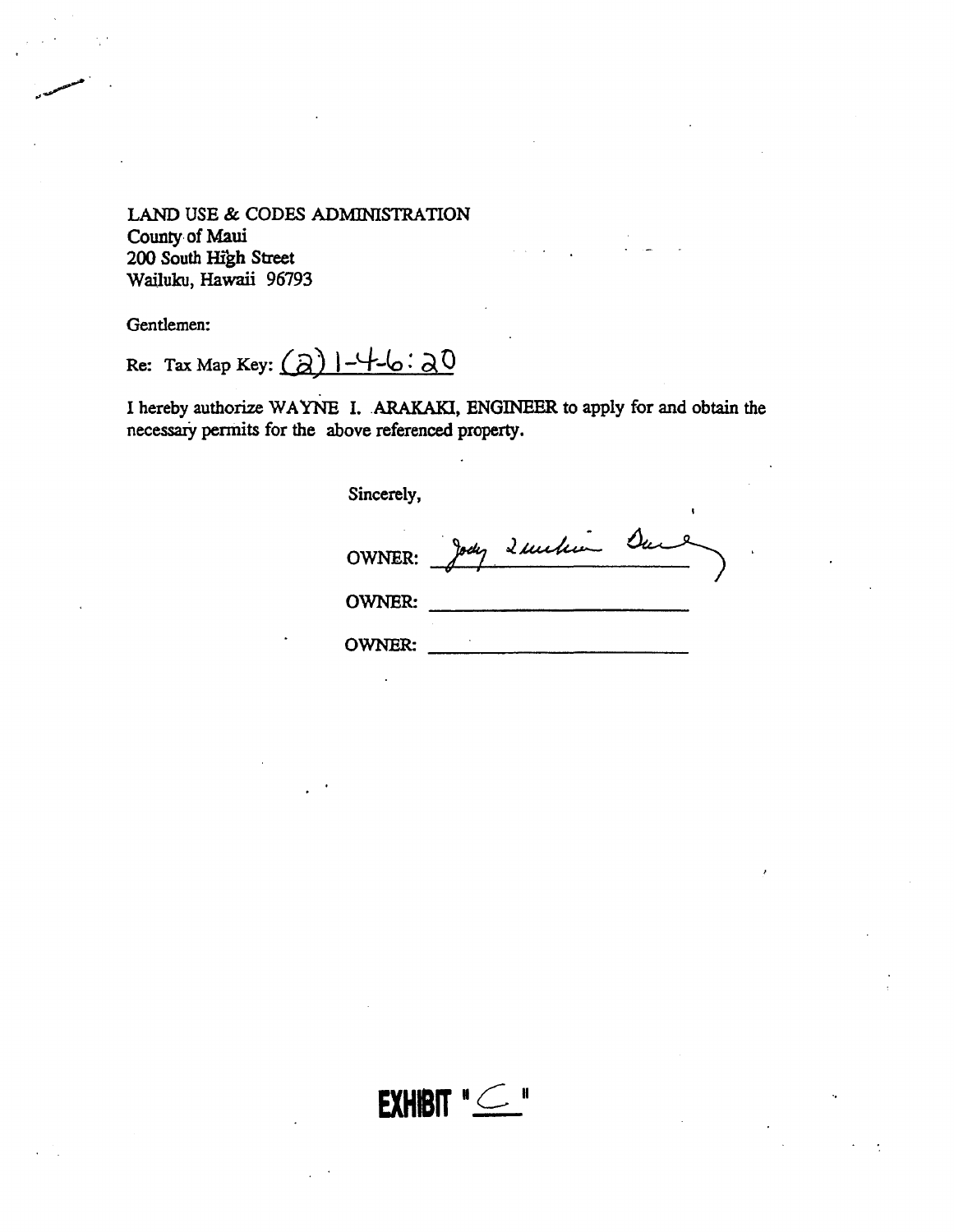Gentlemen:

Re: Tax Map Key:  $\left(\frac{\partial}{\partial x}\right)$  | -4 -6 :  $\partial$ 0

I hereby authorize WAYNE 1. ARAKAKI, ENGINEER to apply for and obtain the necessary permits for the above referenced property.

**EXHIBIT R** 

Sincerely,

OWNER: Edith E. Marcuel / 18 Dec 98 OWNER: \_ OWNER: \_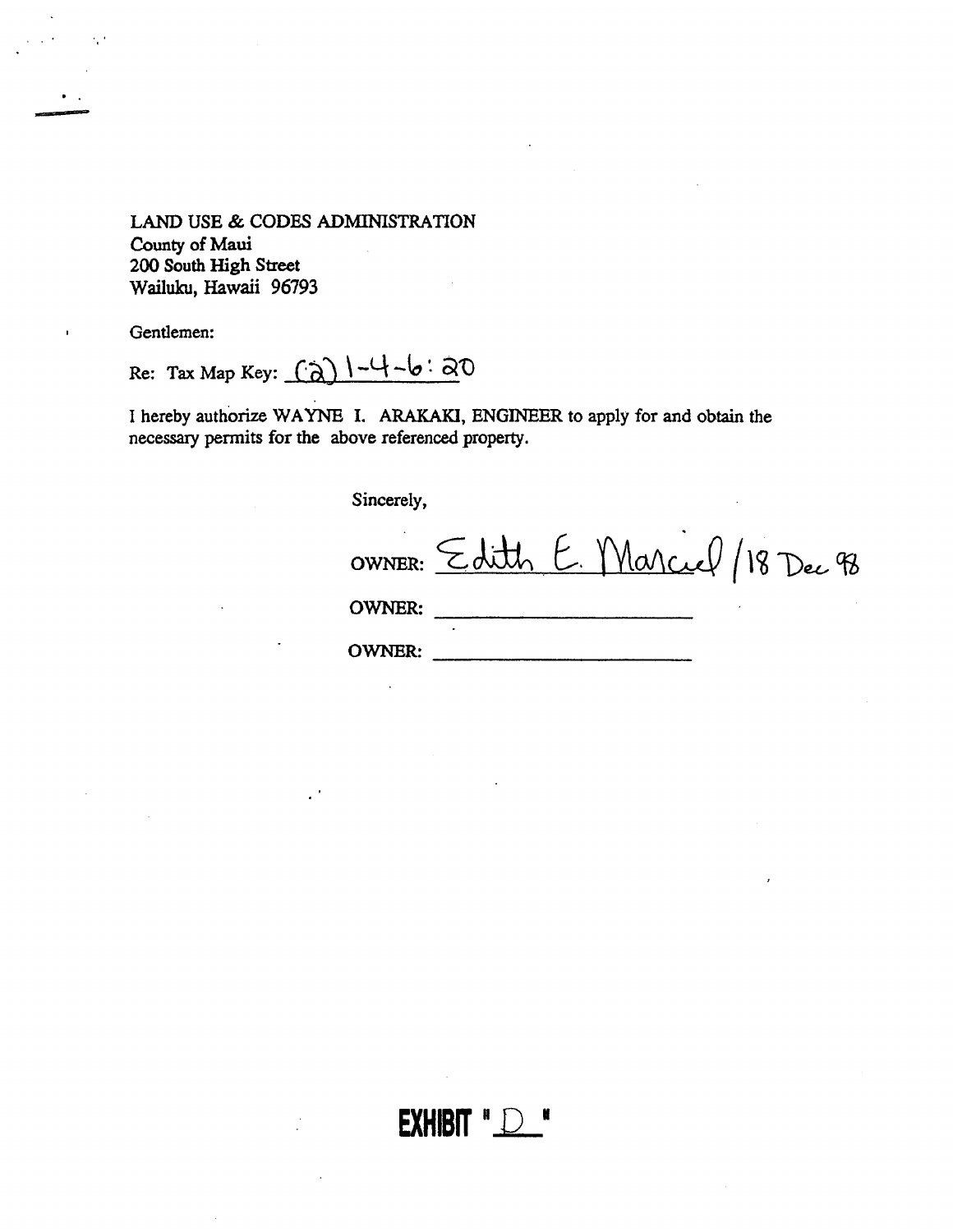# **NOTARIZED OWNER'S ACKNOWLEDGMENTI AUTHORIZATION TO SUBDIVIDE**

TMK: (2)  $1-4-006$ : 020 Lot No.

- 1. I am aware of and consent to the filing of this application.
- 2. I confirm that the information provided in this application is true and correct to the best of my knowledge and I assume all responsibility for the truth and validity of this application and all associated exhibits and documents submitted.
- 3. I agree to allow representatives of the County of Maui to go on or about the subject property for inspection purposes in connection with this application.
- 4. I confirm that I have uncontested legal ownership of the subject property, without any outstanding rights, reservations or encumbrances which could nullify the intended development and use of this subdivision.
- 5. If the owner is a corporation, partnership, limited liability company (LLC), governmental agency or other entity, I confirm that I am authorized to act on behalf of the corporation, partnership, LLC, governmental agency or other entity in processing this application.
- 6. I acknowledge that any potential or existing separate lots, land titles, partitions, previously subdivided lots or other such land units will be consolidated with this subdivision action and upon final subdivision approval only the newly created lot(s) will be recognized.

Check, if applicable:

 $\Omega$  I (We), the owner(s) of the subject property, do authorize  $\frac{W{\text{a}} y n e I. Arakaki}{a s m y (our)}$ 

agent(s) to represent me (us) in processing this application and to do any and all acts required to obtain final subdivision approval.

|                                                                                                                  | Winning Francis V.M. Oliveira |      |
|------------------------------------------------------------------------------------------------------------------|-------------------------------|------|
| Signature of Owner                                                                                               | <b>Print Name</b>             | Date |
| Company/Partnership/LLC/Agency/Entity Name                                                                       | Title                         |      |
| Chaylvin A.K. Oliveira-Kalama<br><i>(Vellydin L.A.K. Qliveira kalana</i> rancis V.M. Oliveira Cust. under HUTMA) |                               |      |
| Signature of Owner                                                                                               | <b>Print Name</b>             | Date |

Company/Partnership/LLC/Agency/Entity Name Title

Attach additional sheets if more than two owners

S:IDSAISTANDARD FORMS\Subdivision\Subdivision Application\sht 4 - Subd App Owner.wpd (03/08)

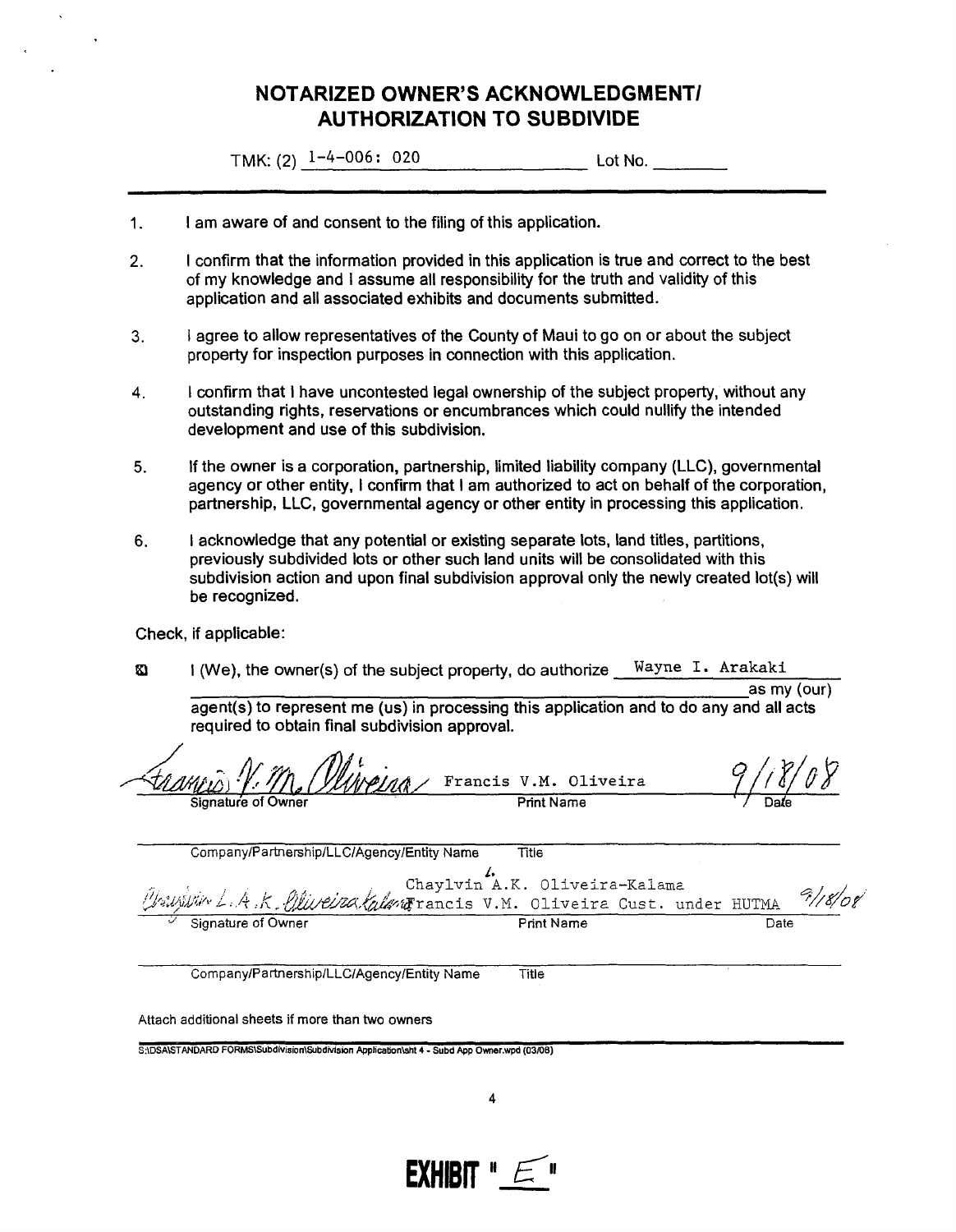# **NOTARIZED OWNER'S ACKNOWLEDGMENT! AUTHORIZATION TO SUBDIVIDE**

TMK: (2)  $1-4-006$ : 020

- 1. I am aware of and consent to the filing of this application.
- 2. I confirm that the information provided in this application is true and correct to the best of my knowledge and I assume all responsibility for the truth and validity of this application and all associated exhibits and documents submitted.
- 3. I agree to allow representatives of the County of Maui to go on or about the subject property for inspection purposes in connection with this application.
- 4. I confirm that I have uncontested legal ownership of the subject property, without any outstanding rights, reservations or encumbrances which could nullify the intended development and use of this subdivision. .
- 5. If the owner is a corporation, partnership, limited liability company (LLC), governmental agency or other entity, I confirm that I am authorized to act on behalf of the corporation, partnership, LLC, governmental agency or other entity in processing this application.
- 6. I acknowledge that any potential or existing separate lots, land titles, partitions, preViously subdivided lots or other such land units will be consolidated with this subdivision action and upon final subdivision approval only the newly created lot(s) will. be recognized.

Check, if applicable:

- **a** I (We), the owner(s) of the subject property, do authorize Wayne I Arakaki
	- as my (our) agent(s) to represent me (us) in processing this application and to do any and all acts required to obtain final subdivision approval.

| Olivin                                                                                       |   | Kyazmer K. Oliveira | $9 - 18 - 08$ |
|----------------------------------------------------------------------------------------------|---|---------------------|---------------|
| <b>Signature of Owner</b>                                                                    | W | <b>Print Name</b>   | Date          |
| Company/Partnership/LLC/Agency/Entity Name                                                   |   | Title               |               |
| Signature of Owner                                                                           |   | <b>Print Name</b>   | Date          |
| Company/Partnership/LLC/Agency/Entity Name                                                   |   | Title               |               |
| Attach additional sheets if more than two owners                                             |   |                     |               |
| S:\DSA\STANDARD FORMS\Subdivision\Subdivision Application\sht 4 - Subd App Owner.wpd (03/08) |   |                     |               |

**EXHIBIT "**  $\vdash$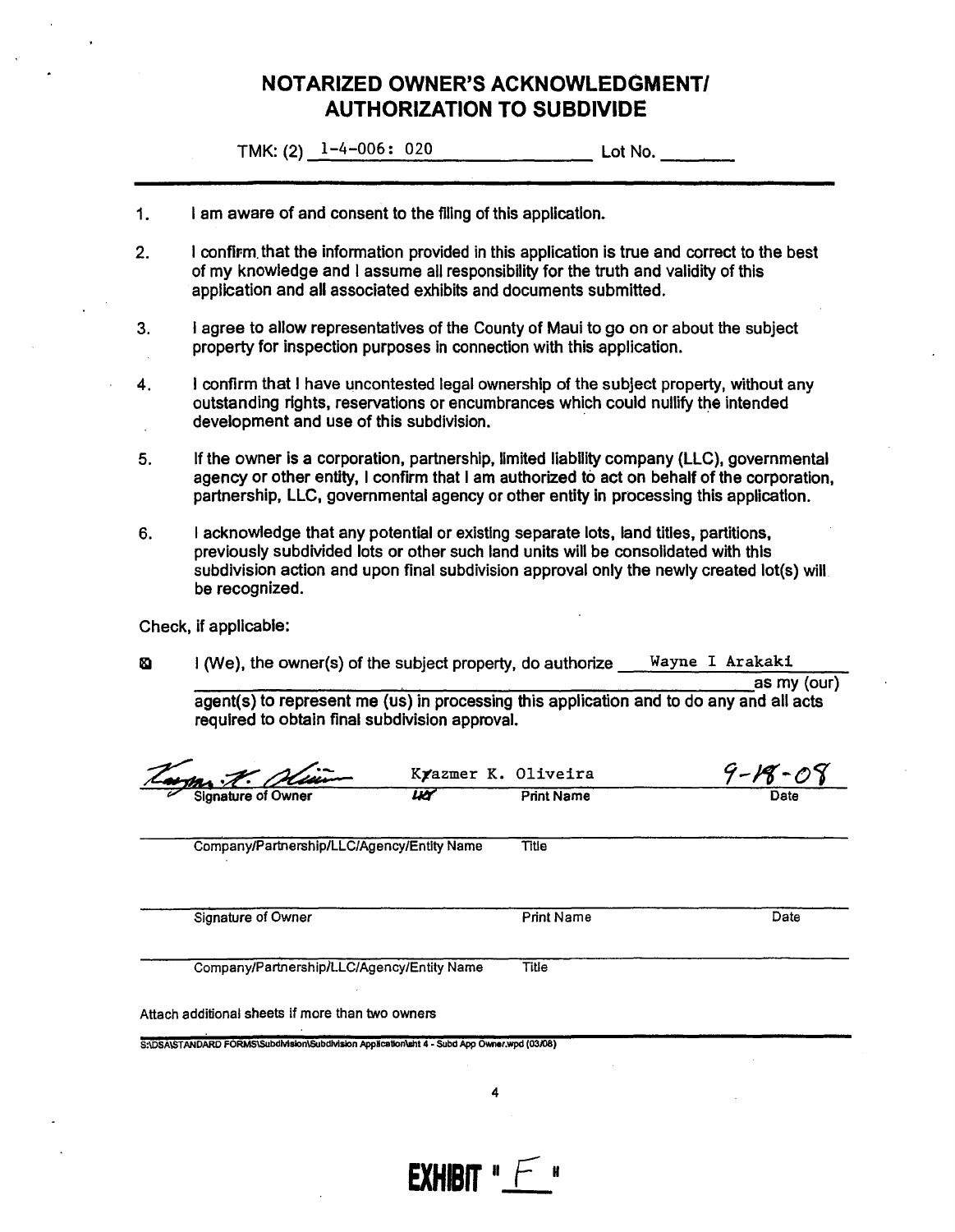# **NOTARIZED OWNER'S ACKNOWLEDGMENTI AUTHORIZATION TO SUBDIVIDE**

TMK:  $(2)$   $1-4-006$ : 020 Lot No.

- 1. I am aware of and consent to the filing of this application.
- 2. I confirm. that the information provided in this application is true and correct to the best of my knowledge and I assume all responsibility for the truth and validity of this application and all associated exhibits and documents submitted.
- 3. I agree to allow representatives of the County of Maui to go on or about the subject property for inspection purposes in connection with this application.
- 4. I confirm that I have uncontested legal ownership of the subject property, without any outstanding rights, reservations or encumbrances which could nullify the intended development and use of this subdivision.
- 5. If the owner is a corporation, partnership, limited liability company (LLC), governmental agency or other entity, I confirm that I am authorized to act on behalf of the corporation, partnership, LLC, governmental agency or other entity in processing this application.
- 6. I acknowledge that any potential or existing separate lots, land titles, partitions, preViously subdivided lots or other such land units will be consolidated with this subdivision action and upon final subdivision approval only the newly created lot(s) will be recognized.

Check, if applicable:

 $Q$  I (We), the owner(s) of the subject property, do authorize <u>Wayne I Arakaki</u> as my (our)

agent(s) to represent me (us) in processing this application and to do any and all acts reqUired to obtain final subdivision approval.

| <u>Samed Stuart Oliversames</u> Stuart Oliveira |                   | Date |
|-------------------------------------------------|-------------------|------|
| Company/Partnership/LLC/Agency/Entity Name      | Title             |      |
| Signature of Owner                              | <b>Print Name</b> | Date |
| Company/Partnership/LLC/Agency/Entity Name      | Title             |      |

**EXHIBIT**  $\mathbf{H} \oplus \mathbf{H}$